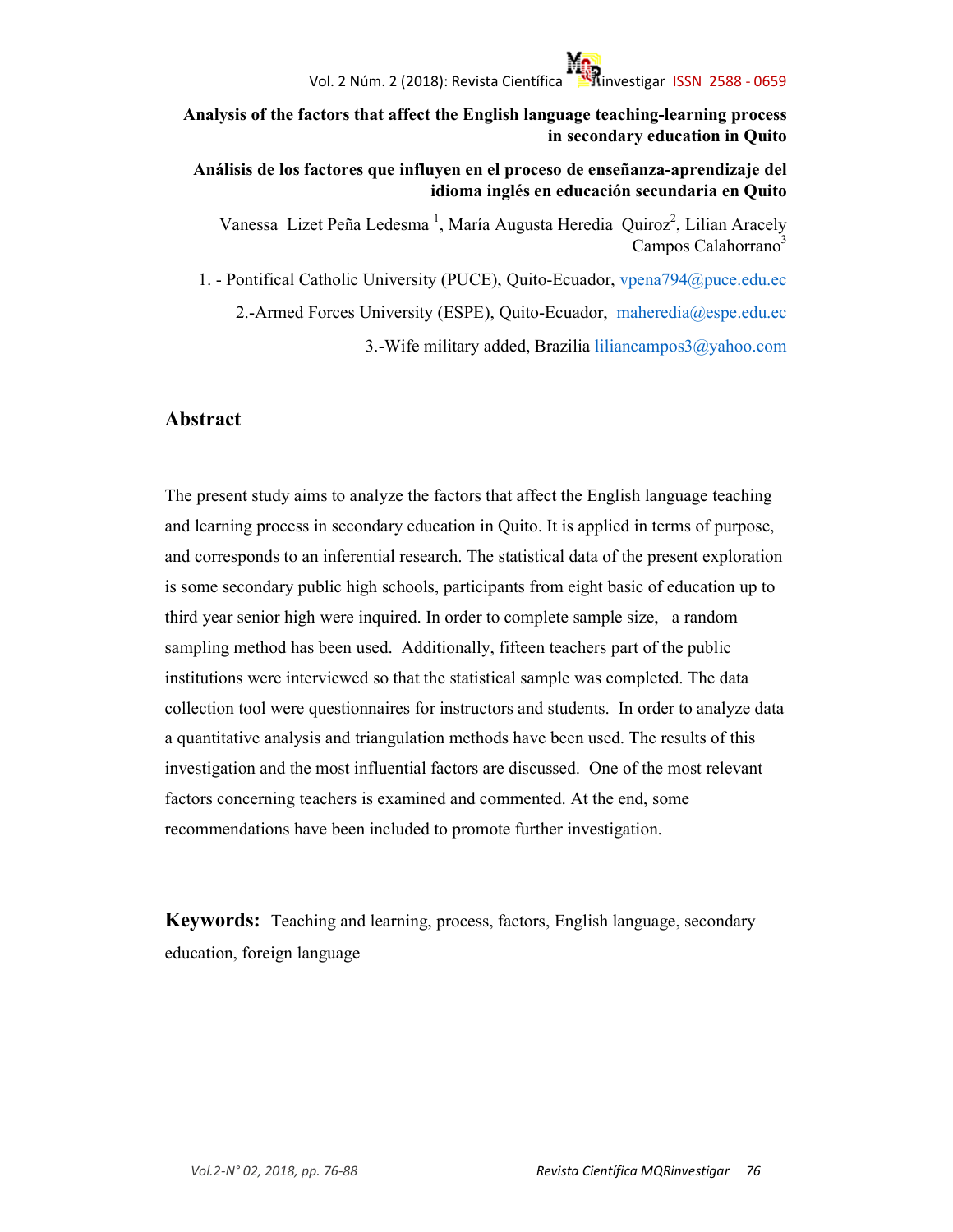### **Resumen**

El presente estudio pretende analizar los factores que afectan el idioma Inglés de enseñanza y aprendizaje en la educación secundaria en Quito. Se aplica en términos de propósito y corresponde a una investigación inferencial. Los datos estadísticos de la presente exploración están algunas secundarias públicas, participantes de ocho básico de la educación hasta tercer senior año alta se preguntó. Para completar el tamaño de la muestra, se ha utilizado un método de muestreo aleatorio. Además, se entrevistó a quince docentes de las instituciones públicas para que la muestra estadística se completó. La herramienta de recolección de datos fueron cuestionarios para profesores y alumnos. Con el fin de analizar los datos que se han utilizado métodos de triangulación y análisis cuantitativo. Se discuten los resultados de esta investigación y los factores más influyentes. Uno de los factores más relevantes con respecto a profesores es examinado y comentado. Al final, algunas recomendaciones se han incluido para promover una mayor investigación.

**Palabras Claves:** Enseñanza y aprendizaje, procesos, factores, Inglés, educación secundaria, lengua extranjera

## **1. Introduction**

#### **1.1. English teaching learning process**

Today, learning a foreign language and getting efficient competences in that tongue is of great importance to most students worldwide. Due to some factors concerning not only teachers and students but also educational institutions, the teaching –learning process does not always succeed in its labor. Issues regarding especially instructors play an important role in the building up of efficient competences when acquiring a foreign language. Additionally some authors have researched about other variables influencing the teaching process.

In that way, according to Khamkhein (2010), factors such as gender, motivation and experience affect the choices for teaching and learning strategies. In the same way, class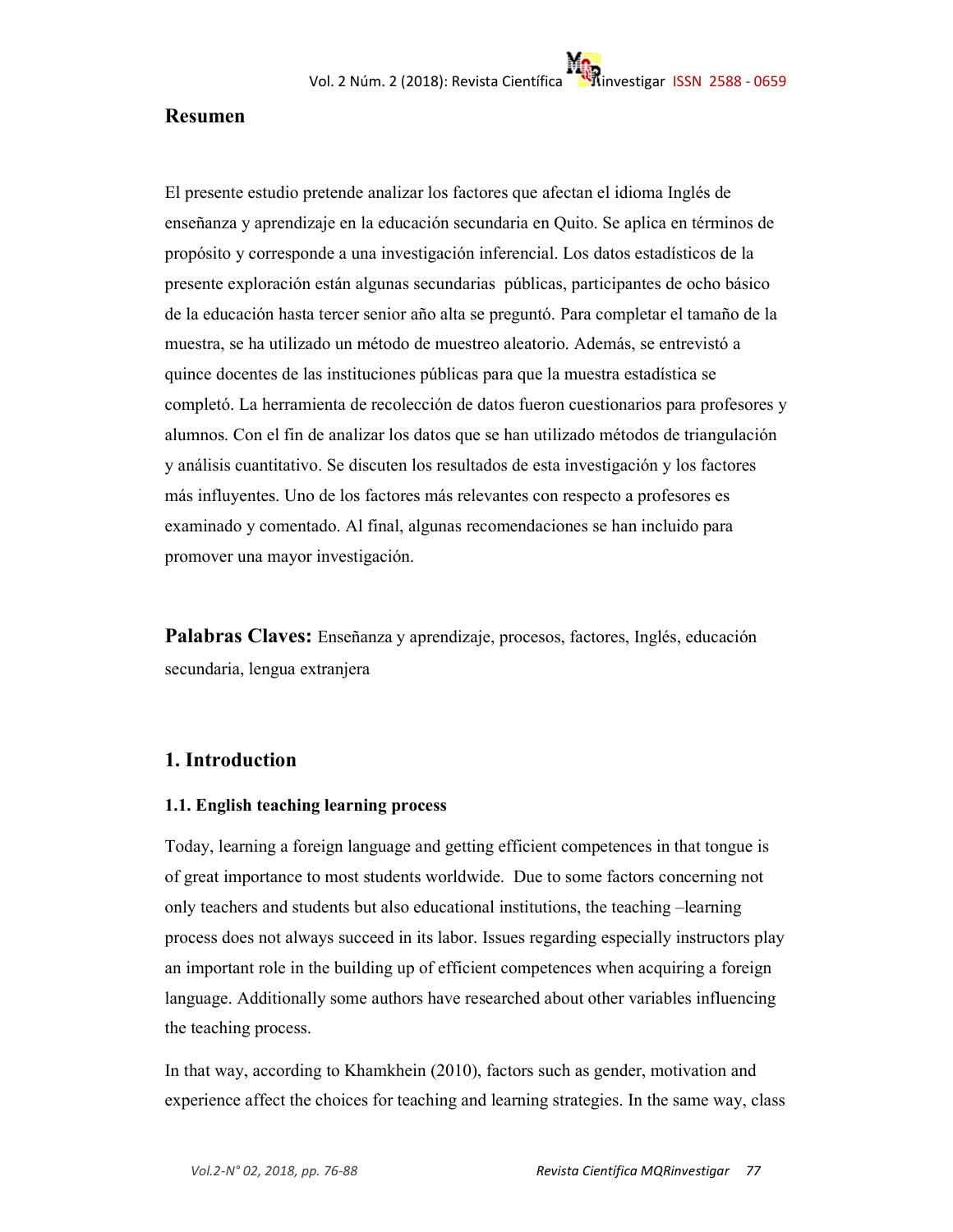# Vol. 2 Núm. 2 (2018): Revista Científica investigar ISSN 2588 - 0659



size cannot be related with a successful learning process. (UNESCO 2006). On the other hand, Hoover (2003) mentions that what matters, is the teachers' competences to manage their classes son they can get their students' attention. As a result of the varied aspects when limited learning acquisition is present, an analysis to determine the greatest influential features is needed. In this paper, those factors related to the teachinglearning process will be observed in the sections below. Since it is imperative to recognize and eradicate them. It is needed to mention that some limitations were found in the current research since lack of teachers' cooperation was evidenced while data collection.

#### **1.2 Theoretical Framework of Research**

**Teaching and learning:** Education as a part of a formal institution is considered as recent. In the beginning, before agriculture was discovered, children used to gathered fruit and other staff. Later on, agriculture and industrial revolution came up with a new system called education, where instructors are part of an institutions and children have to attend to that place every day. The arising of education as something compulsory had begun and quickly spread. (Gray, 2008)

**Process:** The academic process to teach at the emersion of conventional schooling, was no more than was Freire (1972) calls Bank education. It represented a process where teachers knew all the content they wanted to show. And students were empty boxes to fill in trough memorization and drilling. On the other hand, nowadays the academic process to teach has been extended to different sections beginning with a warm up , followed by an introduction and ending with a reinforcement of what was early said. According to Harmer (1998) the process should include less TTT (teacher talking time) and be more student-centered.

**English language:** Celt and German are considered the roots of what is now called English. This language has evolved from the medieval times up to today when it has become one of the most widely spoken languages worldwide. Particularly, English in considered a global language or a lingua Franca. Regularly used and understood in nations all over the world. (Durkin, s.f)

**Secondary education:** It is defined as the second stage in formal education systems, which usually begins at 11 and ends at 18. It can be considered as a preliminary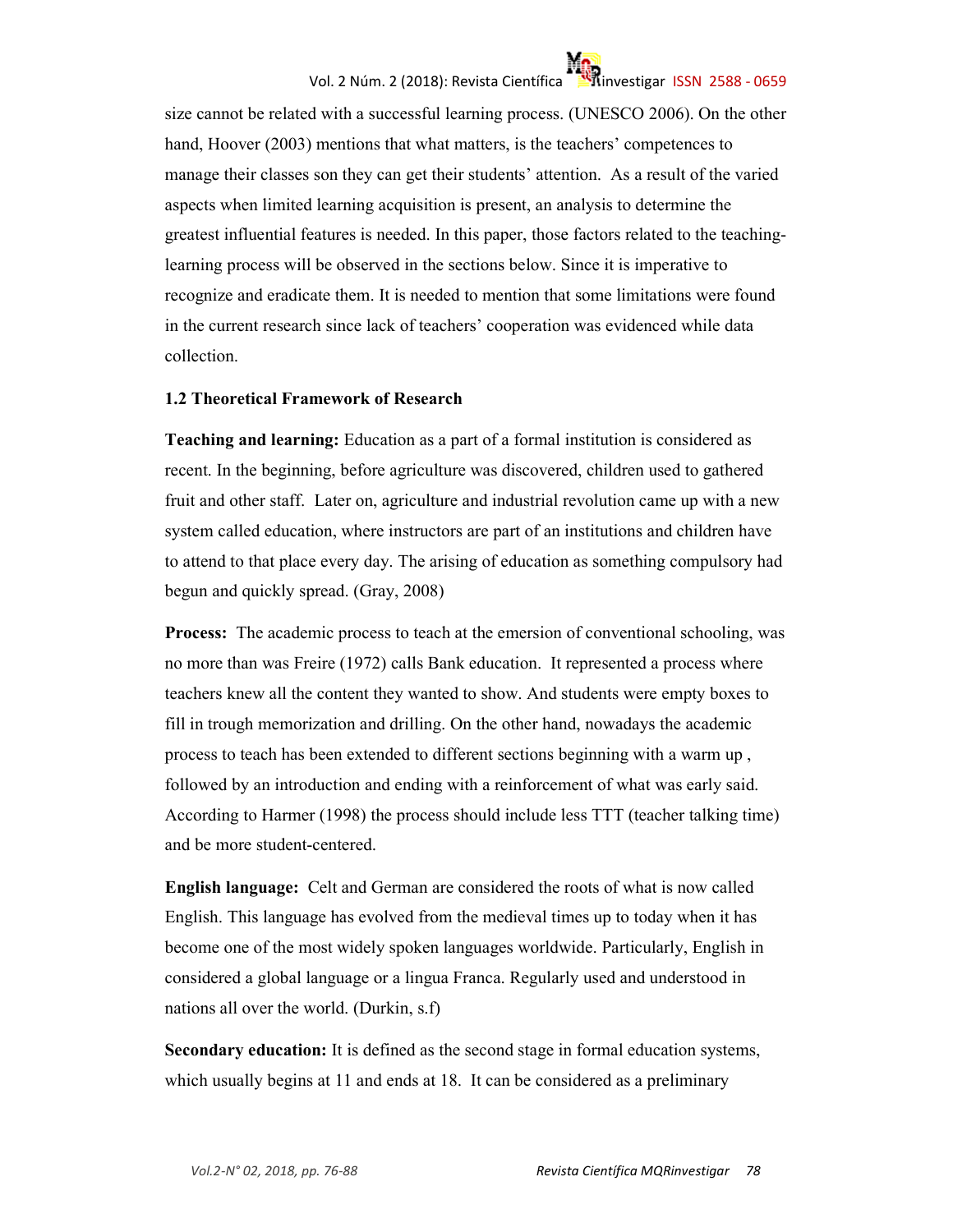preparation for university, which will likely occur after the high school graduation. (Britannica, s.f.)

#### **1.3 Review of Literature**

#### **1.3.1. Factors that affect the teaching-learning process**

Learning a second language corresponds to a vital path to follow when needing to get better opportunities in the society. The factors that are identified as affecting the teaching process should be examined, though. When the teaching process does not succeed, the factors that affected it are required to be categorized. It is needed to focus on the problematic factors to address them in a better way. The three categories that need to be mentioned are students' motivation, teachers' competences and classroom issues. According to Khamkhiem (2010), the most relevant factor when learning a second language corresponds to students' motivation followed by their experience with the language. Khamkhiem also suggests studying the factor of motivation more in depth to add more evidence to these findings.

Aduwa-Ogiegbaen (2006), in a study held in Nigeria revealed the most influential factor is that teachers do not use modern instructional technologies or techniques when teaching and that students have to learn in a harsh environment, which is often congested and noisy.

 Finnochiaro (1965), considers that stating with a previously known environment, planning different activities, using material displayed in classrooms to create cultural islands are important things to achieve a good learning process.

On the same side, Misbah and Mohammad (2017) suggest that educators should avoid dull lessons when teaching English so that students can get interested and motivated in the classes.

Saricoban & Sakizli(2006), researched about three factors concerning students, concerning the school environment and related to teachers and established that the factors affecting students are their needs and background. The ones affecting the environment are light, sound and social aspects and the factors concerning teachers are effective lesson design, teacher's roles and styles.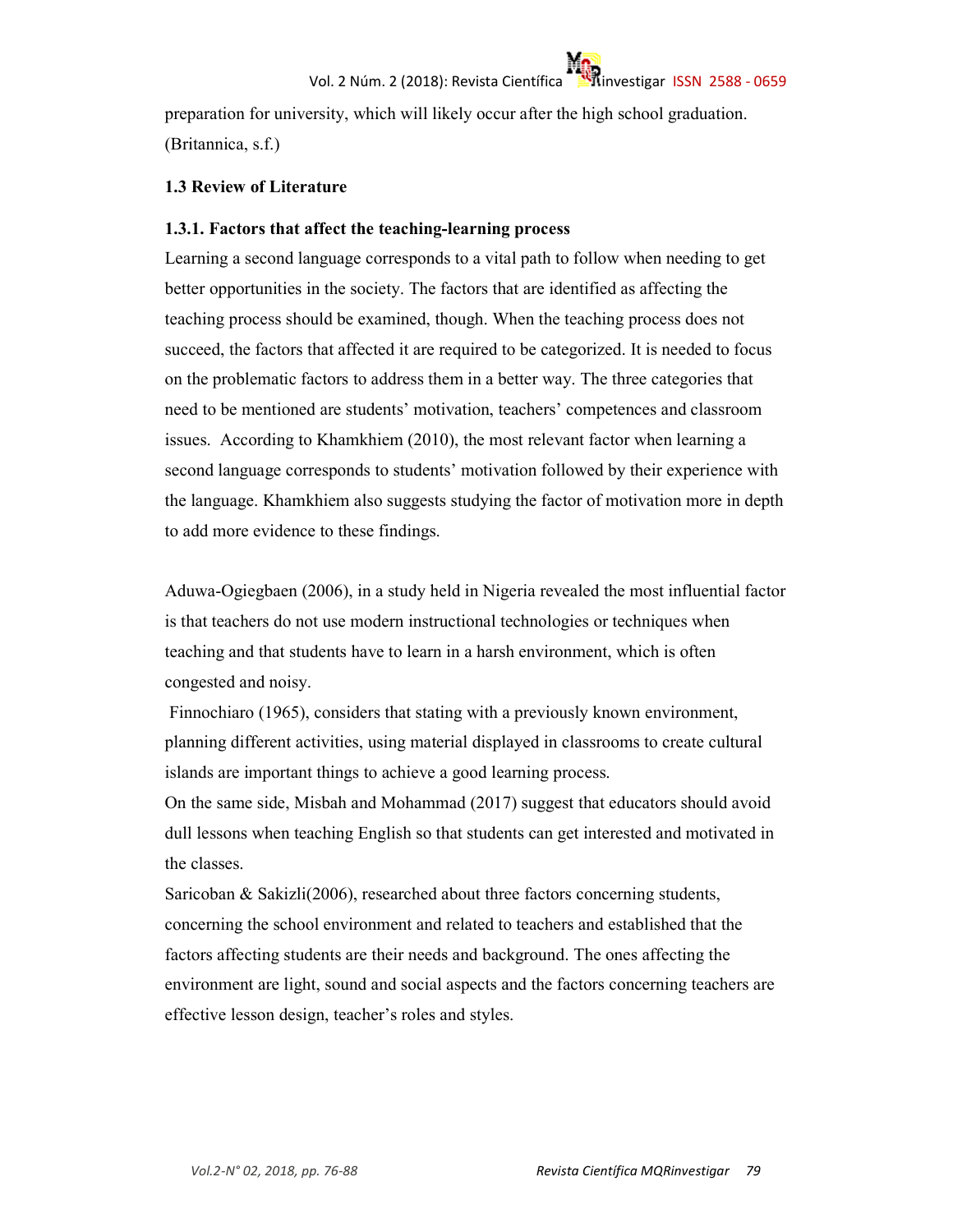### **1.4. Conceptual framework of research**

To be aligned with the literature review and the aim of the study, the conceptual framework of the research was constructed as shown in figure 1.



**Figure 1.** Conceptual model of research

## **2. Research methodology**

The present investigation is applied in terms of analysis, and is an inferential examination in terms of method. The questionnaire corresponded to a stratified sampling of fifteen teachers and students selected at random with an eight percent (8%) margin of error.

It was conducted in six public high schools in Quito, located in the north, center and south of the city. The chosen schools are placed in different areas in order to enhance the reliability of the study. The studied sample as previously stated is formed by fifteen teachers and fifteen students and fifteen hours of class of observation. A questionnaire with multiple choice design was used, which eases the response in young learners. The sample of inquired students was chosen from eight basic to third year's senior high. The students were asked to circle the difficulties they face when learning English. Additionally, the representative sample in teachers were two or three in each institution and one student has been observed in each lesson to carry out a quantitative analysis with triangulation three techniques to collect date were used. These techniques were divided in three sections, being the first and observation check list for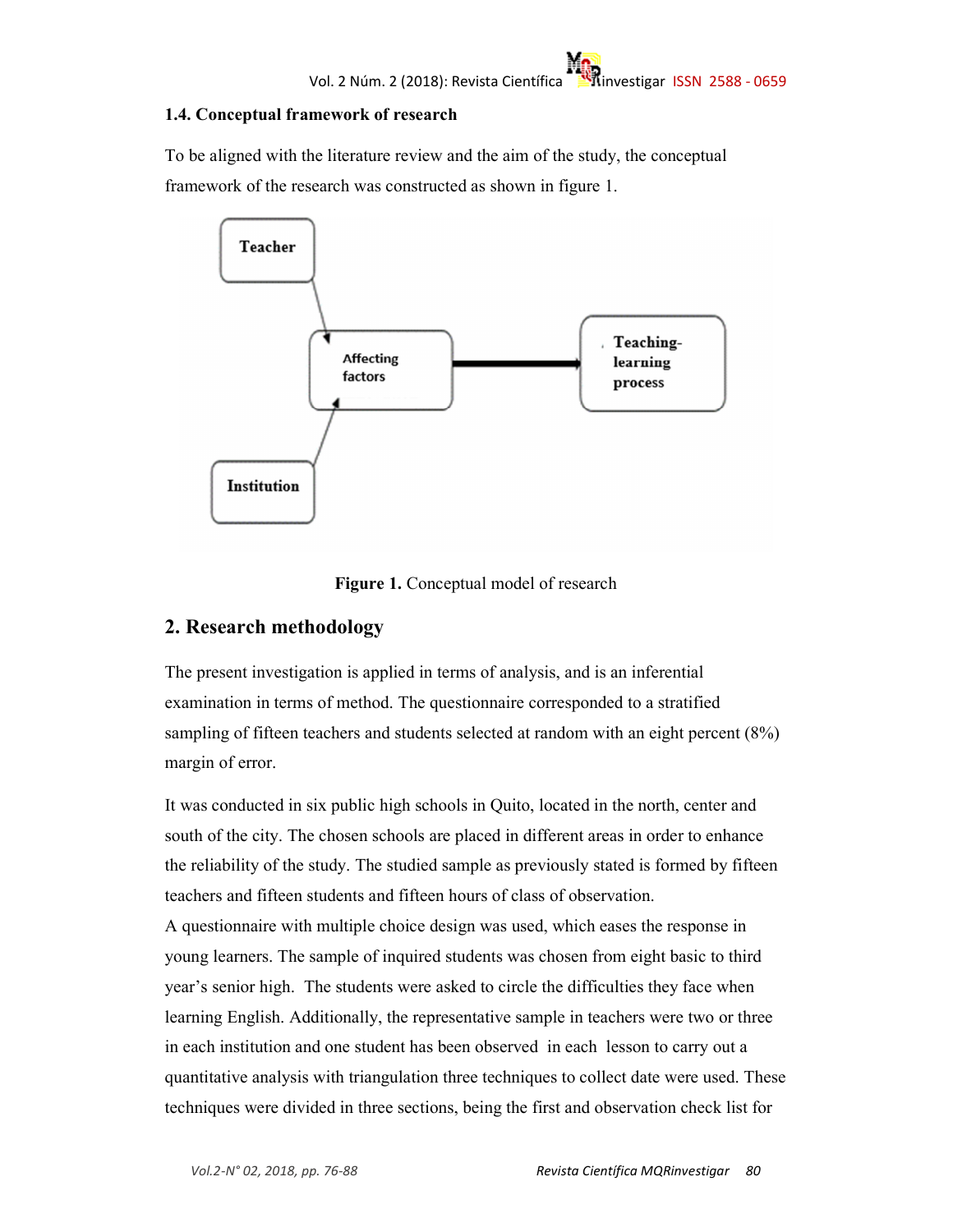# Vol. 2 Núm. 2 (2018): Revista Científica investigar ISSN 2588 - 0659



the lessons given by each teacher to identify the methods, techniques and considerations that instructors have for their lessons. The second was an interview used as an assessment instrument to determine teachers' proficiency level when talking in English. And finally as previously stated a questionnaire to get not only teachers abut also students' opinions and attitudes towards the process of teaching and learning a second language respectively.

An inferential statistics analysis was included to draw conclusion from a specific number of participants to an unknown population, so that the research resulted in valuable in the education field. One more time the factors were categorized in the ones concerning students, the others concerning teachers and finally those concerning the school environment.

#### **Factors analysis concerning teachers**

The results of the analysis of this variable obtained from the teachers' interview show that 73, 33 % of teachers did not have the required level of proficiency to teach English. To put sections apart the 60% of the participants managed to reach B1 level and 13, 33 % reached A2. At this point, just 26, 67% teachers had B2 level. Observe the required level relates to B2 in the Common European Framework to be a n English instructor according to National Secretary of Higher Education, Science, Technology and Innovation. (SENESCYT). The following figure indicates the proficiency level of teachers in the studied schools.

|                | Frequency      | Cumulative | Percent        | Cumulative |
|----------------|----------------|------------|----------------|------------|
|                |                | frequency  |                | percent    |
| A <sub>1</sub> | $\theta$       | 0          | $\overline{0}$ |            |
| A2             | $\overline{2}$ | 2          | 13,33          | 13,33      |
| B1             | 9              | 11         | 60             | 73,33      |
| B2             | 4              | 15         | 26,67          | 100        |
| C <sub>1</sub> | $\overline{0}$ | 15         | $\theta$       | 100        |
| <b>TOTAL</b>   | 15             | 15         | 100            | 100        |

|  |  | Table 1. Teachers' proficiency level |
|--|--|--------------------------------------|
|--|--|--------------------------------------|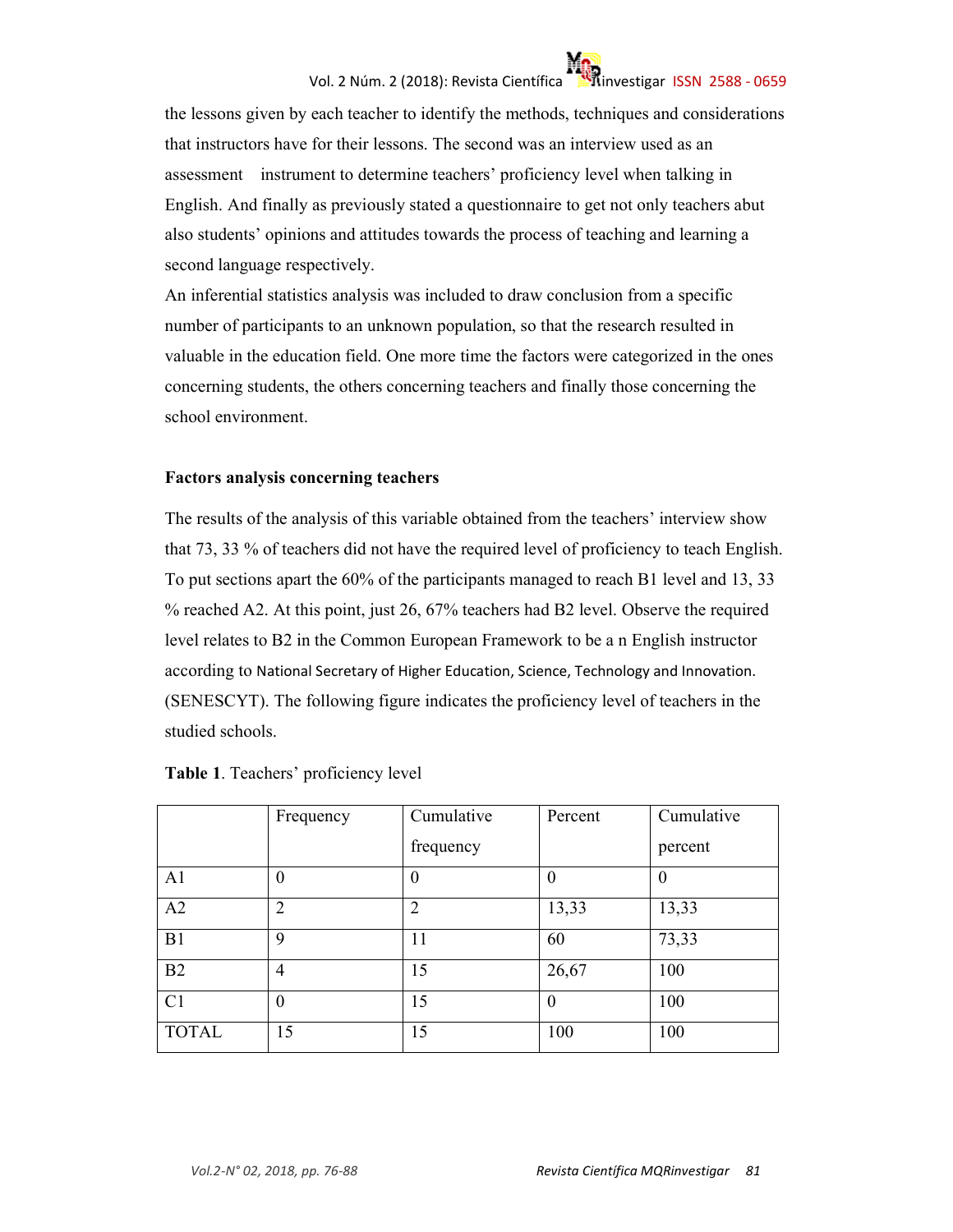

**Figure 2.** Teachers' proficiency level

 The result of the analysis of the teaching methodology obtained from the observation of classes is shown in figure 2. The teaching process in most public high schools was held using the grammar translation method, one which was used years ago and replaced because of its inefficiency. After the class observations 46, 67% of English teachers used grammar translation method, since the use of the target language was limited not only instructions but also content in the lesson was continuously translated to Spanish and students were asked to translate when doing tasks as well. The remaining percentage corresponding to 53, 33% resulted from instructors using a combination of methods for teaching including the communicative approach, cooperative learning among others.

|  | <b>Table 2.</b> Teaching methods |  |
|--|----------------------------------|--|
|--|----------------------------------|--|

|              | Frequency | Cumulative | Percent | Cumulative |
|--------------|-----------|------------|---------|------------|
|              |           | frequency  |         | percent    |
| Grammar      | 8         | 8          | 46,67   | 46,67      |
| translation  |           |            |         |            |
| Combination  |           | 15         | 53,33   | 100        |
| of methods   |           |            |         |            |
| <b>TOTAL</b> | 15        | 15         | 100     | 100        |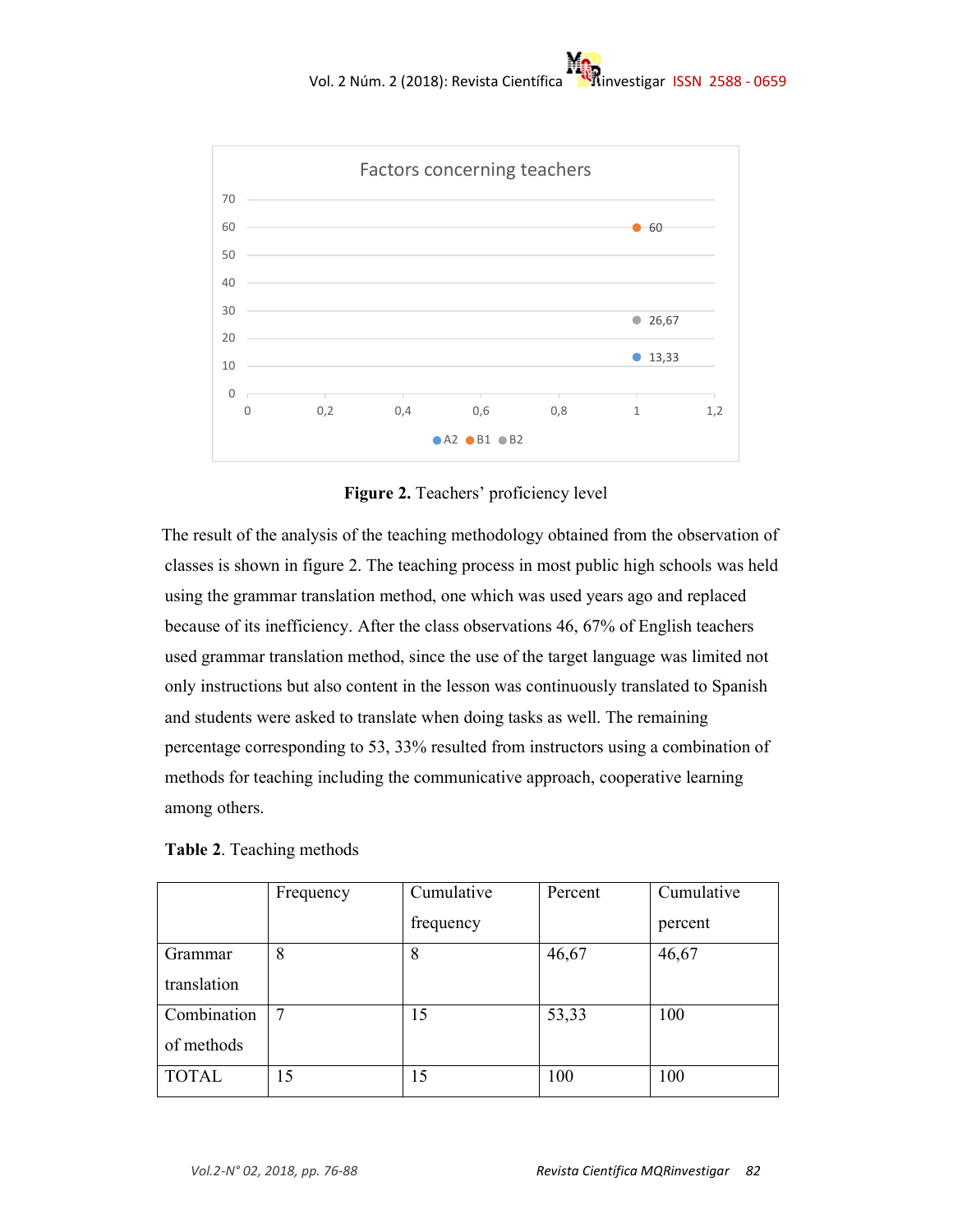# Vol. 2 Núm. 2 (2018): Revista Científica **instrumenta investigar ISSN 2588 - 0659**



**Figure 3.** Teaching methods

To continue with this topic, it can be stated that teachers did not use an interactive methodology in class. The 80% of observed classes used whole group activities where teachers spoke most of the time so that students had a passive role and were able to interact in very few opportunities due to the big class size. The other 13, 33% used individual activities which did not allow learners to build up communicative competences and just the remaining 6, 66 % used group activities.(Figure 4).

|  |  |  |  | Table 3. Teaching kind of methodology and techniques |
|--|--|--|--|------------------------------------------------------|
|--|--|--|--|------------------------------------------------------|

|              | Frequency      | Cumulative | Percent | Cumulative |
|--------------|----------------|------------|---------|------------|
|              |                | frequency  |         | percent    |
| Whole class  | 12             | 12         | 80      | 80         |
| Individual   | $\overline{2}$ | 14         | 13,33   | 93,33      |
| work         |                |            |         |            |
| Group work   |                | 15         | 6,66    | 100        |
| <b>TOTAL</b> | 15             | 15         | 100     | 100        |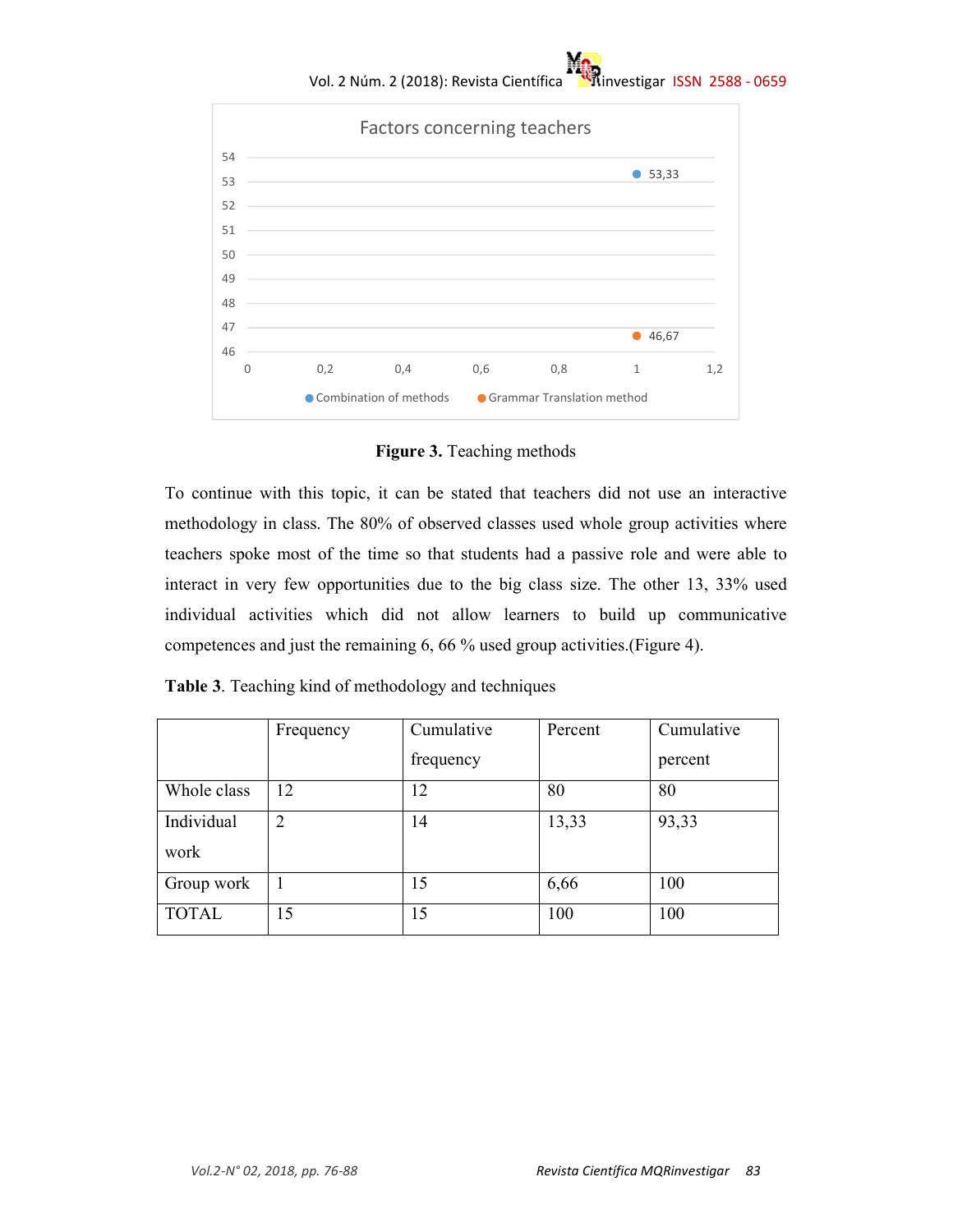# Vol. 2 Núm. 2 (2018): Revista Científica **instrumenta investigar ISSN 2588 - 0659**



**Figure 4.** Interactive methodology and techniques

#### **Factors analysis concerning students**

The next figure (figure 4) shows the lack of motivation students present in their classes. Using the questionnaire and the observation of classes, it was determined that 93, 33% of teachers did not take into account their learners' needs and therefore students did not feel extrinsic motivation in their lessons. Just the 6, 66%, which corresponds to one individual, claimed and was observed to care about bringing up motivational strategies and techniques to develop the class.

|                 | Frequency | Cumulative | Percent | Cumulative |
|-----------------|-----------|------------|---------|------------|
|                 |           | frequency  |         | percent    |
| Taking into     |           |            | 6,66    | 6,66       |
| students' needs |           |            |         |            |
| Forgetting      | 14        | 15         | 93,33   | 100        |
| students' needs |           |            |         |            |
| <b>TOTAL</b>    | l5        | 15         | 100     | 100        |

|  |  | Table 4. Students' motivation |
|--|--|-------------------------------|
|--|--|-------------------------------|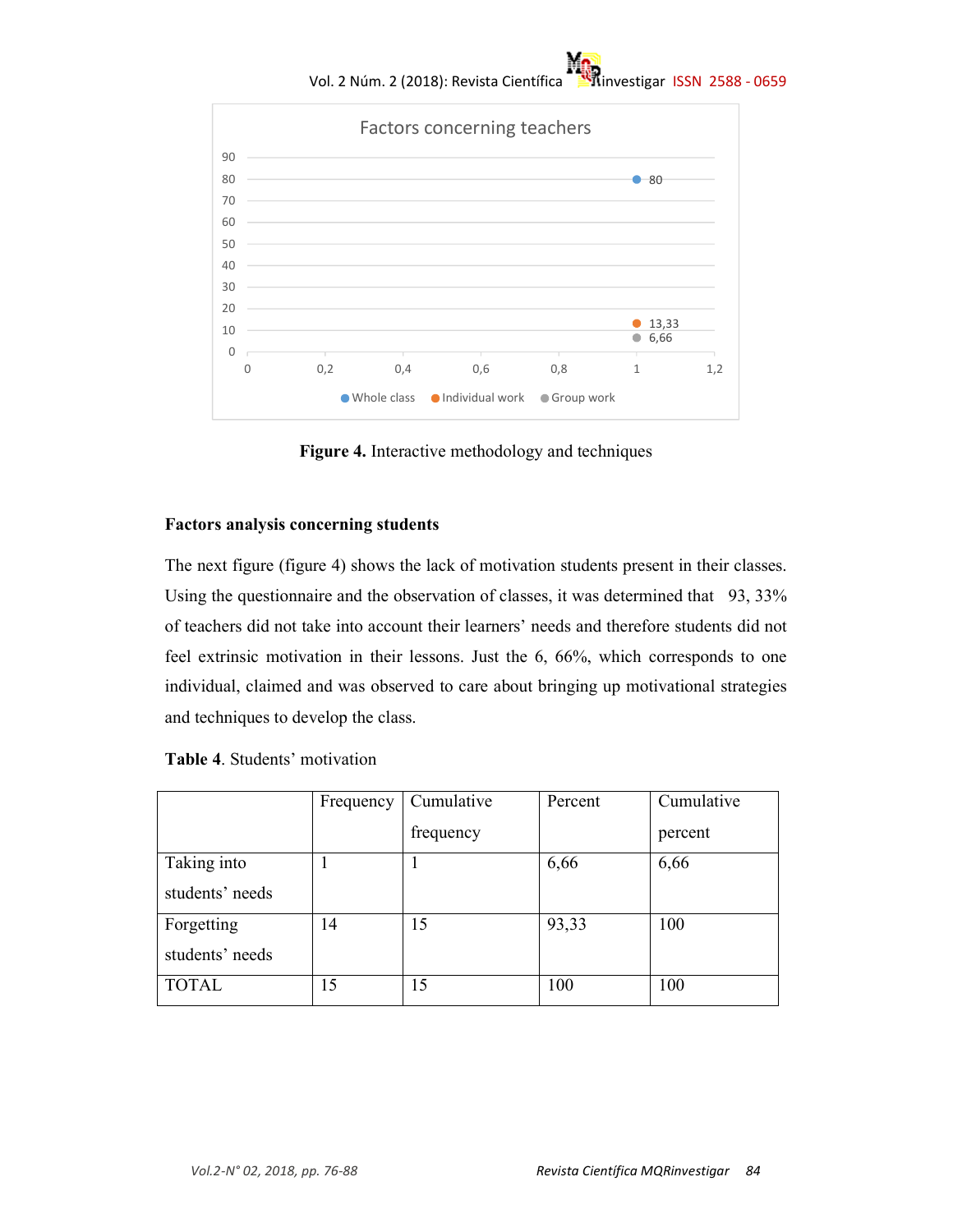# Vol. 2 Núm. 2 (2018): Revista Científica **investigar ISSN 2588 - 0659**



 **Figure 5.** Students' needs

#### **Factors analysis concerning classrooms and educational institutions**

The results of the analysis of this variable obtained from the teachers' questionnaires and the observation of classes is detailed below. The class size in public high schools, was established as a big size. Most of the classes, corresponding to the 86, 67%, were formed by more than 31 students and just 13, 33% were integrated by a number of pupils that varies from 26 to 30. There were no classes with a small size.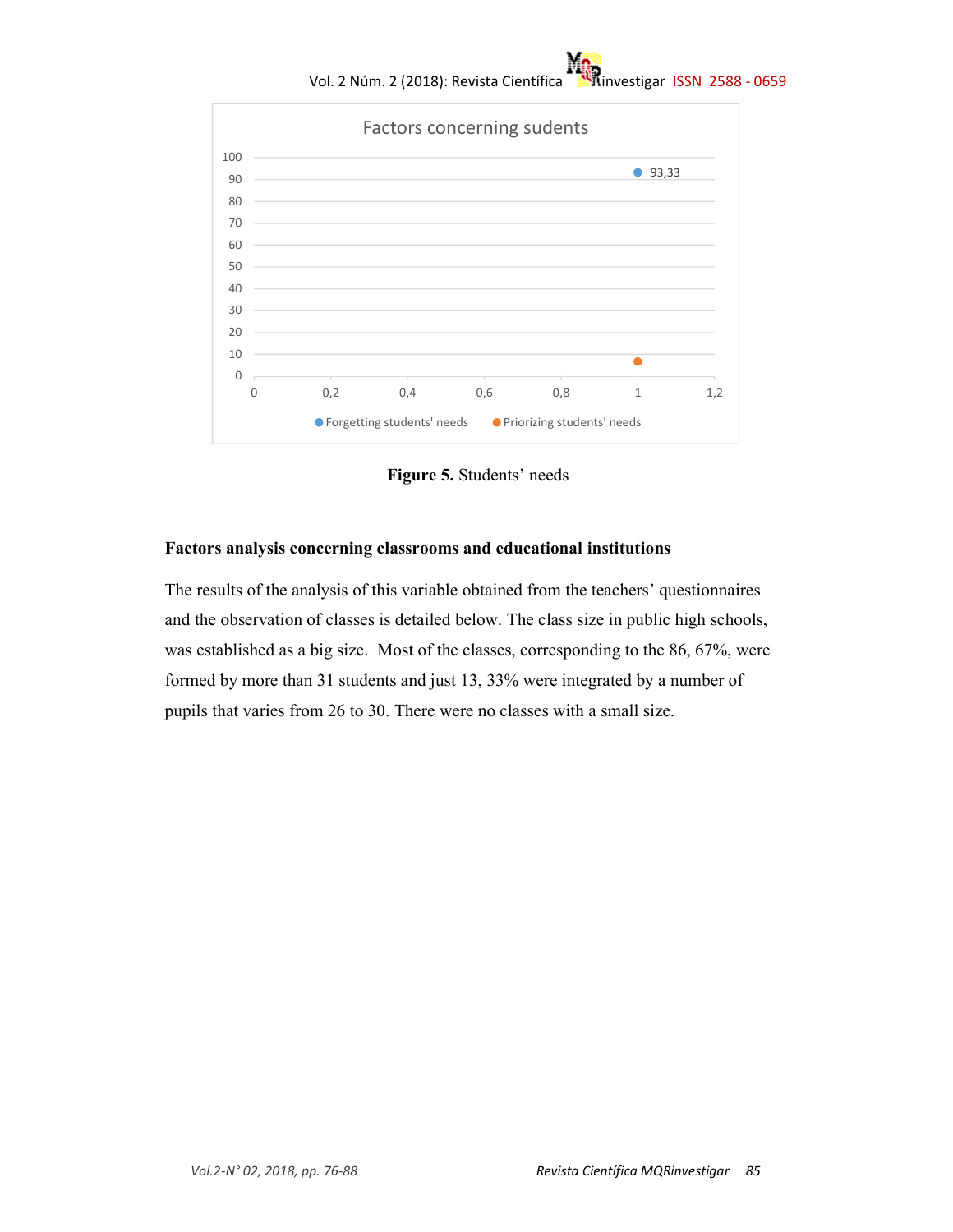

### **Table 5**. Class size

|              | Frequency      | Cumulative     | Percent      | Cumulative     |
|--------------|----------------|----------------|--------------|----------------|
|              |                | frequency      |              | percent        |
| Small size   | $\overline{0}$ | $\overline{0}$ | $\mathbf{0}$ | $\overline{0}$ |
| From 10 to   |                |                |              |                |
| 15           |                |                |              |                |
| Small size   | $\overline{0}$ | $\overline{0}$ | $\mathbf{0}$ | $\overline{0}$ |
| from $16-25$ |                |                |              |                |
| Big size     | $\overline{2}$ | $\overline{2}$ | 13,33        | 13,33          |
| From 26-30   |                |                |              |                |
| Big size 31- | 13             | 15             | 86,67        | 100            |
| more         |                |                |              |                |
| <b>TOTAL</b> | 15             | 15             | 100          | 100            |



Figure 6. Class size

In the factors related to educational institutions it is compulsory to mention monitoring. Since instructors are not permanently monitored which can be an influential factor in the teaching and learning process. Twelve of the participants claimed to be monitored in different periods of time, so it can be inferred that their school do not check them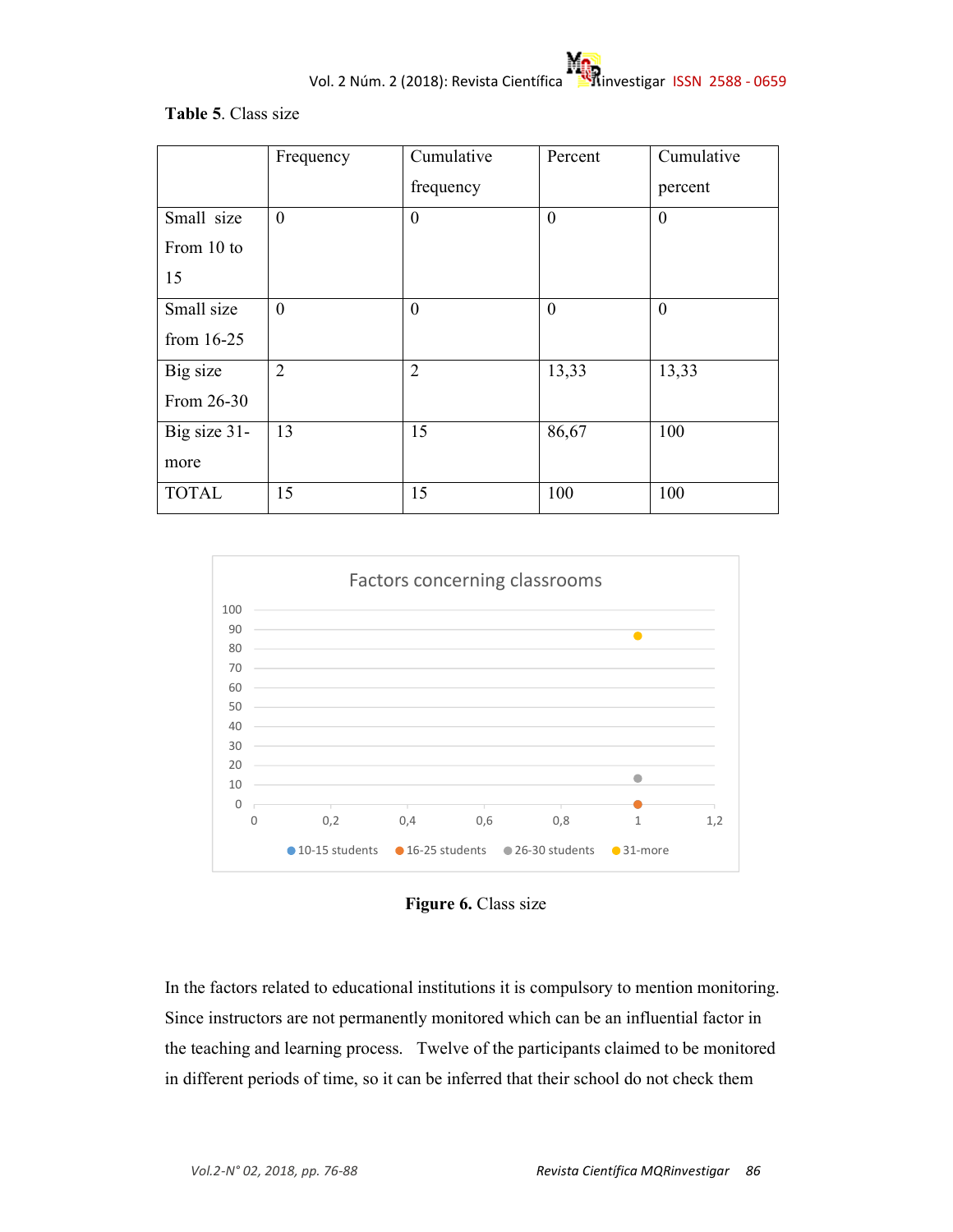

periodically. Additionally, institutions were evidenced to have a lack of technology to promote variety in the teaching techniques and methodologies.

## **4. Conclusions**

The present study analyzed the factors affecting the English language teaching and learning process. The results after the triangulation among class observations, a teacher's interview and a questionnaire for students and teachers showed that the most influential factors are the ones concerning teachers. This results suggests that the more skills and competent teachers are, the better students learn. The findings also indicate that students' motivation is a relevant issue. Instructors did not include interactive methodology which causes lack of students' motivation. The outcomes are consistent with the studies of Khamkhiem (2010) and Galarza & Lemos (2013). They also confirmed that educational institutions have their part in the failure of the teaching and learning process because an established and permanent evaluation system is not present, so that instructors are trained to improve their methodology and techniques.

## **5. Recommendations**

The present investigation has allowed the group of researches to suggest the following:

- Teachers should be exposed to continuous and permanent training so they could improve their teaching competences and update their methodologies and techniques.
- Centers are suggested to monitor instructors more frequently and given a support to improve in terms of technology

### **REFERENCES**

- Aduwa-Ogiegbaen, S. E., & Iyamu, E. O. S. (2006). Factors affecting quality of English language teaching and learning in secondary schools in Nigeria. *College Student Journal Publisher, 40* (3)*,* 495-50.
- Britannica, E. o. (n.d.). *Encyclopaedia Britannica*. Retrieved from Encyclopaedia Britannica: https://www.britannica.com/topic/secondary-education
- Durkin, P. (n.d.). *Oxford living dictionaries*. Retrieved from Oxford living dictionaries: https://en.oxforddictionaries.com/explore/the-history-of-english/
- Finocchiaro, M. (1965). *English as a second language: From theory to practice.* New York, NY: Regents Publishing Company.